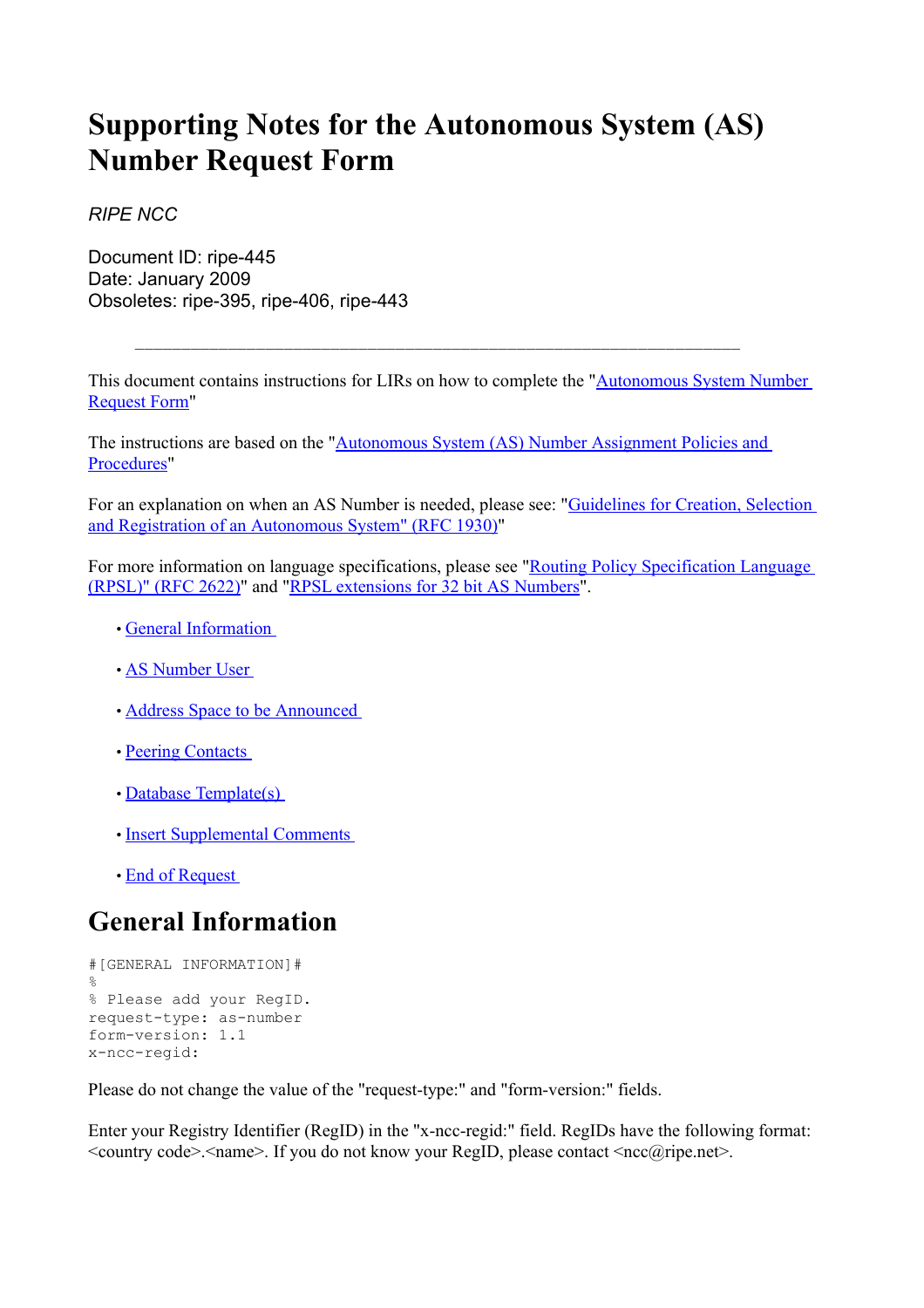### **AS Number User**

```
#[AS NUMBER USER]#
\frac{1}{2}% Who will use the requested AS Number?
legal-organisation-name: North SantaBank
website-if-available: http://www.nsb.nn
```
Enter the legal name of the organisation that will use this AS Number in the "legal-organisation-name:" field. If this organisation has a website, enter the URL in the "website-if-available:" field. Otherwise, enter "**none**" in this field.

#### **Address Space to be Announced**

```
#[ADDRESS SPACE TO BE ANNOUNCED]#
\approx% Which address prefix will originate from the new AS Number?
prefix: 192.0.2.0/24
% If the address assignment is waiting for approval, please
% include the ticket number of the request below.
pending-ticket-ID:
```
You must include either an address prefix or a pending RIPE NCC ticket number (for example, NCC#xxxxxxxx).

Please specify address prefixes using slash notation (for example, x.x.x.x/xx). The address space must be a valid assignment to the organisation that will use the AS number.

## **Peering Contacts**

```
#[PEERING CONTACTS]#
\approx% What are the e-mail addresses of the peering
% partners for the requested AS Number.
peering: noddy@grottoinvestments.nn
peering: mary@northernbanking.nn
```
You must list the email addresses of at least two peering partners in the "peering:" fields. You can repeat the "peering:" field as many times as needed.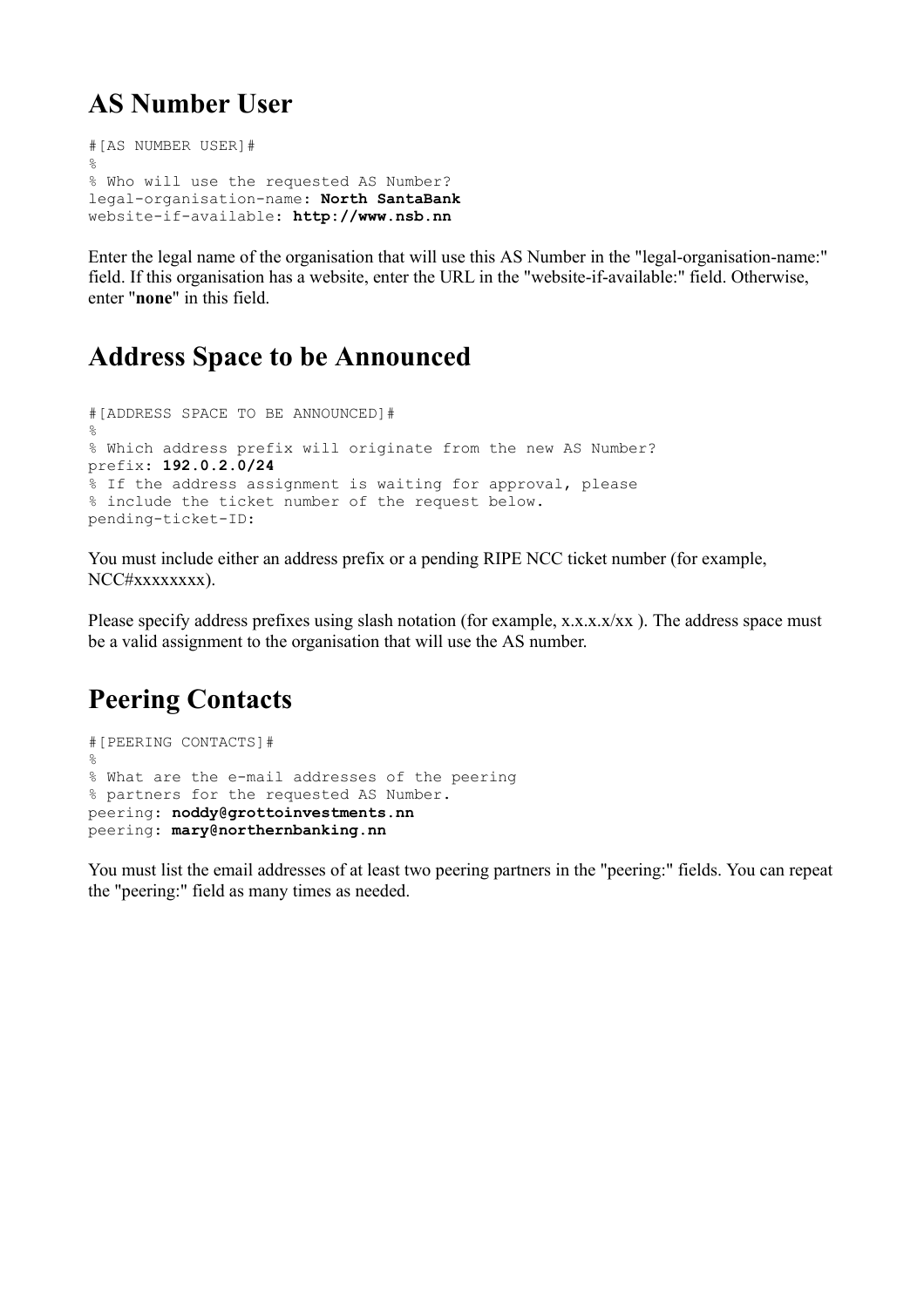## **Database Template(s)**

```
#[DATABASE TEMPLATE(S)]#
%
% Please complete all of the fields below.
aut-num:
ASNEW as-name: NSB-AS
descr: North SantaBank's AS Number
org: ORG-NS31-RIPE
import: from AS64532 accept ANY
export: to AS64532 announce ASNEW
import: from AS64518 accept ANY
export: to AS64518 announce ASNEW
admin-c: ACM2-RIPE
tech-c: HOHO1-RIPE
mnt-by: SANTA-MNT
mnt-routes: SANTA-MNT
changed: hostmaster@ripe.net
source: RIPE
```
The "aut-num:" field must be ASNEW as we (RIPE NCC) will choose the AS number.

The "as-name:" should be a short name associated with the Autonomous System. We recommend that the name reflects the name of the organisation that will use the AS Number.

Enter the legal organisation name of the AS Number user in the "descr:" field.

Enter the org-ID of the AS Number user's organisation object in the "org:" field.

The "import:" and "export:" fields should contain the complete routing policy. Both fields may be repeated as many times as needed.

```
Basic syntax entries are as follows:
import: from <peer1> accept <filter>
export: to <peer1> announce <filter>
import: from <peer2> accept <filter>
export: to <peer2> announce <filter>
```
For further details of language specifications, please refer to RFC [2622](ftp://ftp.ripe.net/rfc/rfc2622.txt) and RPSL [extensions](http://tools.ietf.org/html/draft-uijterwaal-rpsl-4byteas-ext-03) for 32 bit AS [Numbers.](http://tools.ietf.org/html/draft-uijterwaal-rpsl-4byteas-ext-03)

The nic-handle of the role or person object in the "admin-c:" field should reflect someone who is administratively responsible for the network.

The nic-handle of the role or person object in the "tech-c:" field should reflect someone who has technical knowledge of the network.

The "mnt-by" field shows which maintainer authenticates object updates. The "mnt-routes:" field shows which maintainer authenticates the creation of route objects.

You can put the LIR's or AS Number User's maintainers in the "mnt-by:" and "mnt-routes:" fields. The RIPE Database must contain all of the objects that you use.

The "changed:" field must be hostmaster@ripe.net.

The "source:" field must be RIPE .